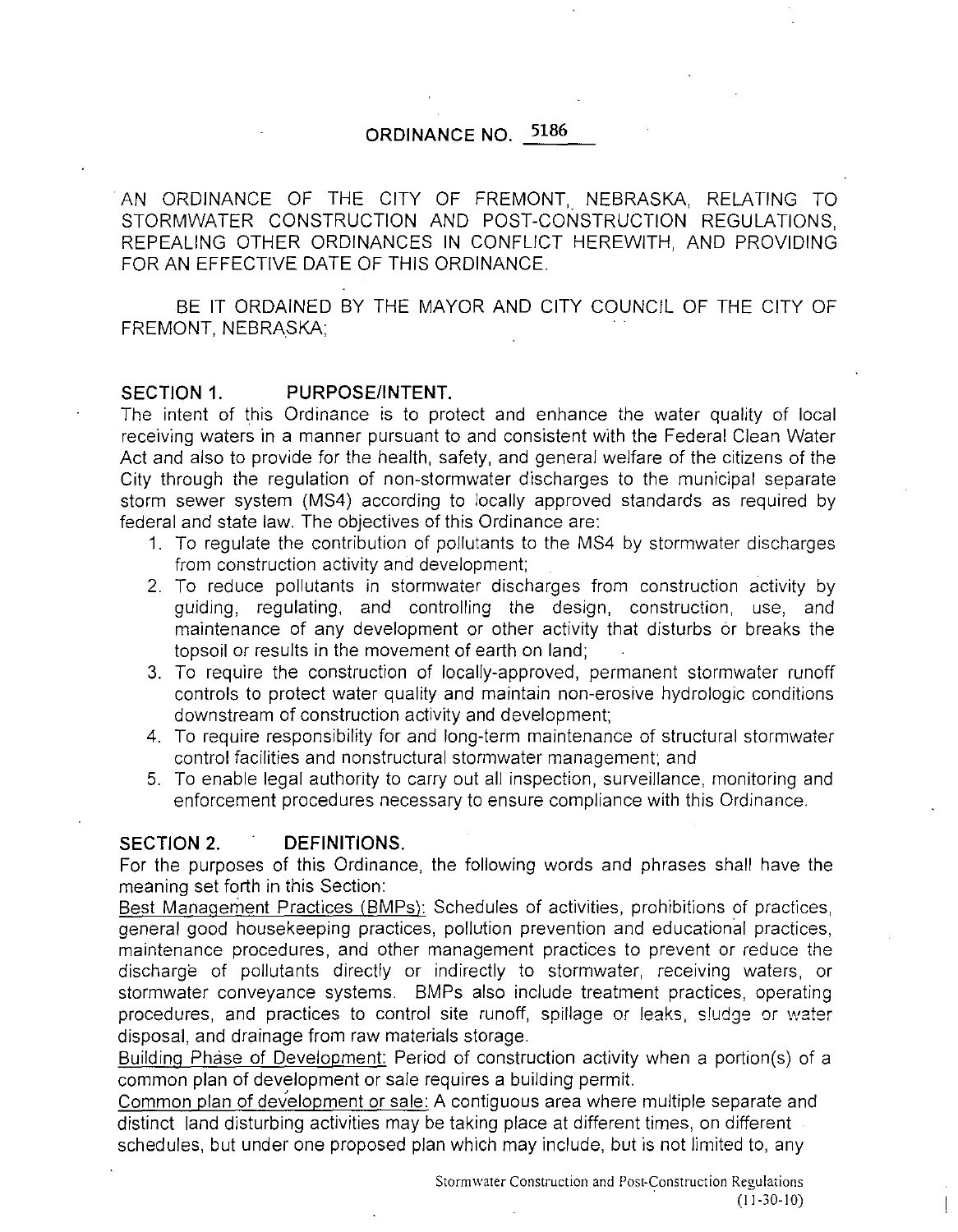announcement or piece of documentation (including a sign, public notice or hearing, sales pitch, advertisement, drawing, permit application, zoning request, computer design, etc.) or physical demarcation (including boundary signs, lot stakes, surveyor markings, etc.) indicating construction activities may occur on a specific plot.

Construction Activity: Such activities include but are not limited to clearing and grubbing, grading, excavating, demolition and other land disturbing actions.

Construction Site. Any location where construction activity occurs.

Contractor. Any person performing or managing construction work at a construction site, including, but not limited to, any construction manager, general contractor or subcontractor, and any person engaged in anyone or more of the following: earthwork, pipework, paving, building, plumbing, mechanical, electrical, landscaping or material supply.

Clearing: Any activity that removes the vegetative surface cover.

Disturbed Area: Area of the land's surface disturbed by any work or activity upon the property by means including, but not limited to grading; excavating; stockpiling soil, fill, or other materials; clearing; vegetation removal; removal or deposit of any rock, soil, or other materials; or other activities which expose soil. Disturbed area does not include the tillage of land that is zoned for agricultural use.

Earthwork: The disturbance of soil on a site associated with construction activities.

Erosion: The detachment and movement of soil or rock fragments by water, wind, ice or gravity.

Erosion Control: Measures that prevent soil erosion to the maximum extent practicable.

Erosion and Sediment Control Plan: A plan that indicates the specific measures and sequencing to be used for controlling sediment and erosion on a development site during construction activity according to locally approved standards, specification, and guidance.

Final Drainage Plan: A plan that indicates the drainage characteristics of the completed project. The plan will also indicate the future conditions post construction BMPs will be maintained under.

Final Stabilization: When all soil disturbing activities at the site have been completed, and vegetative cover has been established with a uniform density of at least 70 percent of pre-disturbance levels, or equivalent permanent, physical erosion reduction methods have been employed. For purposes of this Ordinance, establishment of a vegetative cover capable of providing erosion control equivalent to pre-existing conditions at the site is considered final stabilization

Grading: Excavation or fill of material, including the resulting conditions thereof.

Municipal Separate Storm Sewer System (MS4): Publicly-owned facilities by which stormwater is collected and/or conveyed, including but not limited to any roads with drainage systems, municipal streets, gutters, curbs, catch basins, inlets, piped storm drains, pumping facilities, retention and detention basins, natural and human-made or altered drainage ditches/channels, reservoirs, and other drainage structures.

Land Development: Any land change, including, but not limited to, clearing, digging, grubbing, stripping, removal of vegetation, dredging, grading, excavating, transporting and filling of land, construction, paving, and any other installation of impervious cover.

Land Disturbance Activity: Any land development that may result in soil erosion from wind, water and/or ice and the movement of sediments into or upon waters, lands, or right-of-way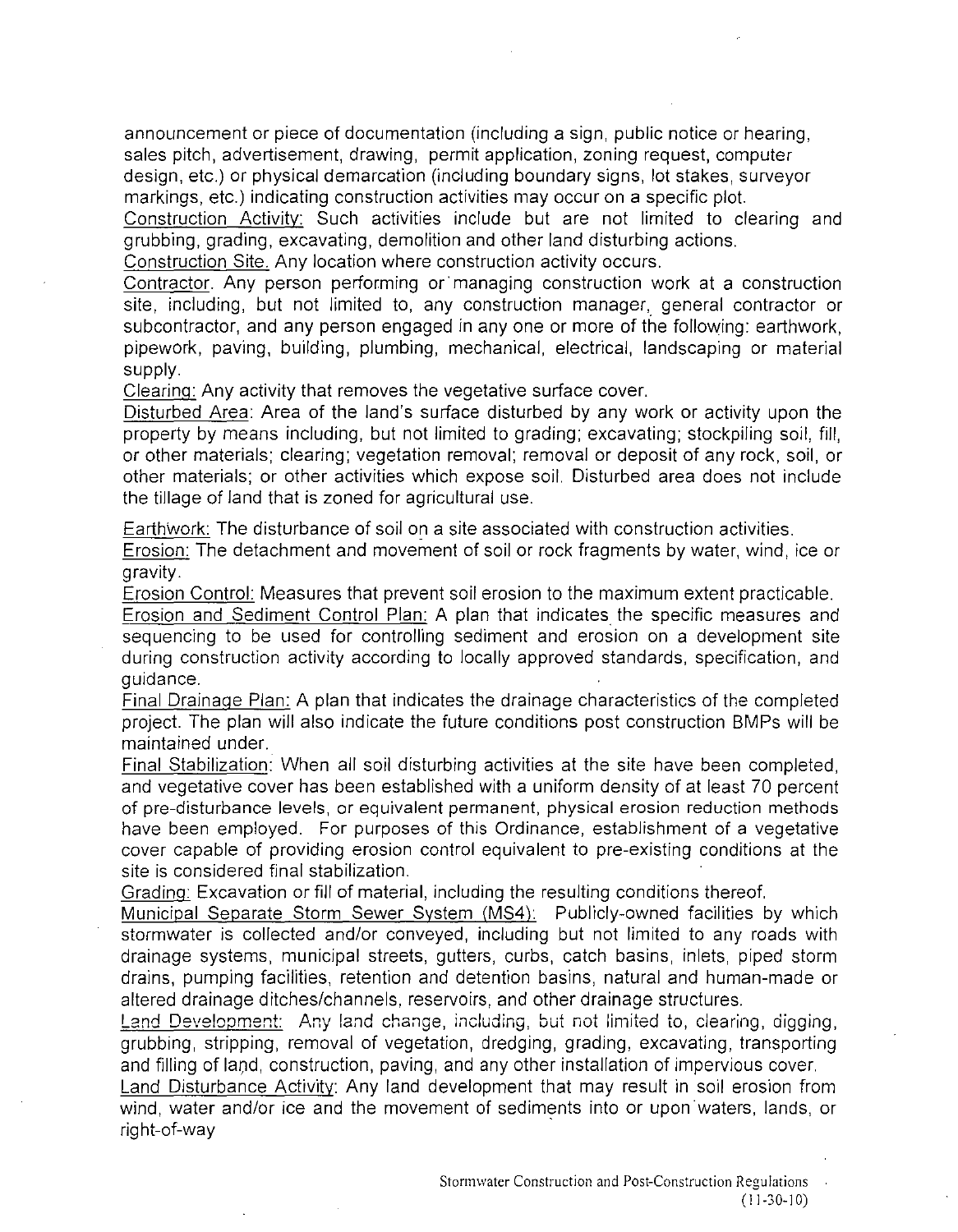National Pollutant Discharge Elimination System (NPDES) Storm Water Discharge Permit: A permit issued by the EPA (or by a State under authority delegated pursuant to 33 USC § 1342(b) i.e. Nebraska Department of Environmental Quality) that authorizes the discharge of pollutants to Waters of the State.

Non-Stormwater Discharge: Any discharge to the storm drain system that is not composed entirely of stormwater.

Operator: The individual who has day-to-day supervision and control of activities occurring at the construction site. This can be the owner, the developer, the general contractor or the agent of one of these parties. It is anticipated that at different phases of a construction project, different types of parties will satisfy the definition of 'operator' and the pertinent portions of any applicable permit authorization from the State of Nebraska will be transferred as the roles change.

Owner: The person who owns a facility, development, part of a facility, or land.

Person: Any individual, association, organization, partnership, firm, corporation, cooperative, limited liability company or other entity recognized by law.

Phasing: Clearing a parcel of land in distinct phases, with the stabilization of each phase before the clearing of the next.

Pollutant: Anything which causes or contributes to pollution. Pollutants may include, but are not limited to: paints, varnishes, and solvents; oil and other automotive fluids; nonhazardous liquid and solid wastes and yard wastes; refuse, rubbish, garbage, litter, or other discarded or abandoned objects, ordinances, and accumulations, so that same may cause or contribute to pollution; floatables; pesticides, herbicides, and fertilizers; hazardous substances and wastes; sewage, fecal coliform and pathogens; dissolved and particulate metals; animal wastes; wastes and residues that result from constructing a building or structure; wastes and residues that result from mobile washing operations; and noxious or offensive matter of any kind.

Pollution: The presence in Waters of the State of any substances, contaminants, pollutants, or manmade or man-induced impairment of waters or alteration of the chemical, physical, biological, or radiological integrity of water in quantities or at levels which are or may be potentially harmful or injurious to human health or welfare, animal or plant life, or property or which unreasonably interfere with the enjoyment of life or property, including outdoor recreation unless authorized by applicable law.

Post-Construction: The general time period referenced in perpetuity from the approval for final acceptance of the construction phase of any construction activity.

Premises: Any building, lot, parcel or tract of land, or portion thereof, whether improved, or un-improved, and including adjacent sidewalks and parking strips.

Receiving Waters: Any Waters of the State, including any and all surface waters that are contained in or flow in or through the State of Nebraska; all watercourses, even if they are usually dry, irrigation ditches that receive municipal stormwater, and storm sewer systems owned by other entities.

Redevelopment: Any construction, alteration or improvement performed on a previously developed site.

Sediment: Soil (or mud) that has been disturbed or eroded and transported naturally by water, wind or gravity, or mechanically by any person.

Sediment Control: Measures that prevent eroded sediment from leaving the site.

Site: The land or water area where any facility or activity is physically located or conducted, including adjacent land used in connection with the facility or activity.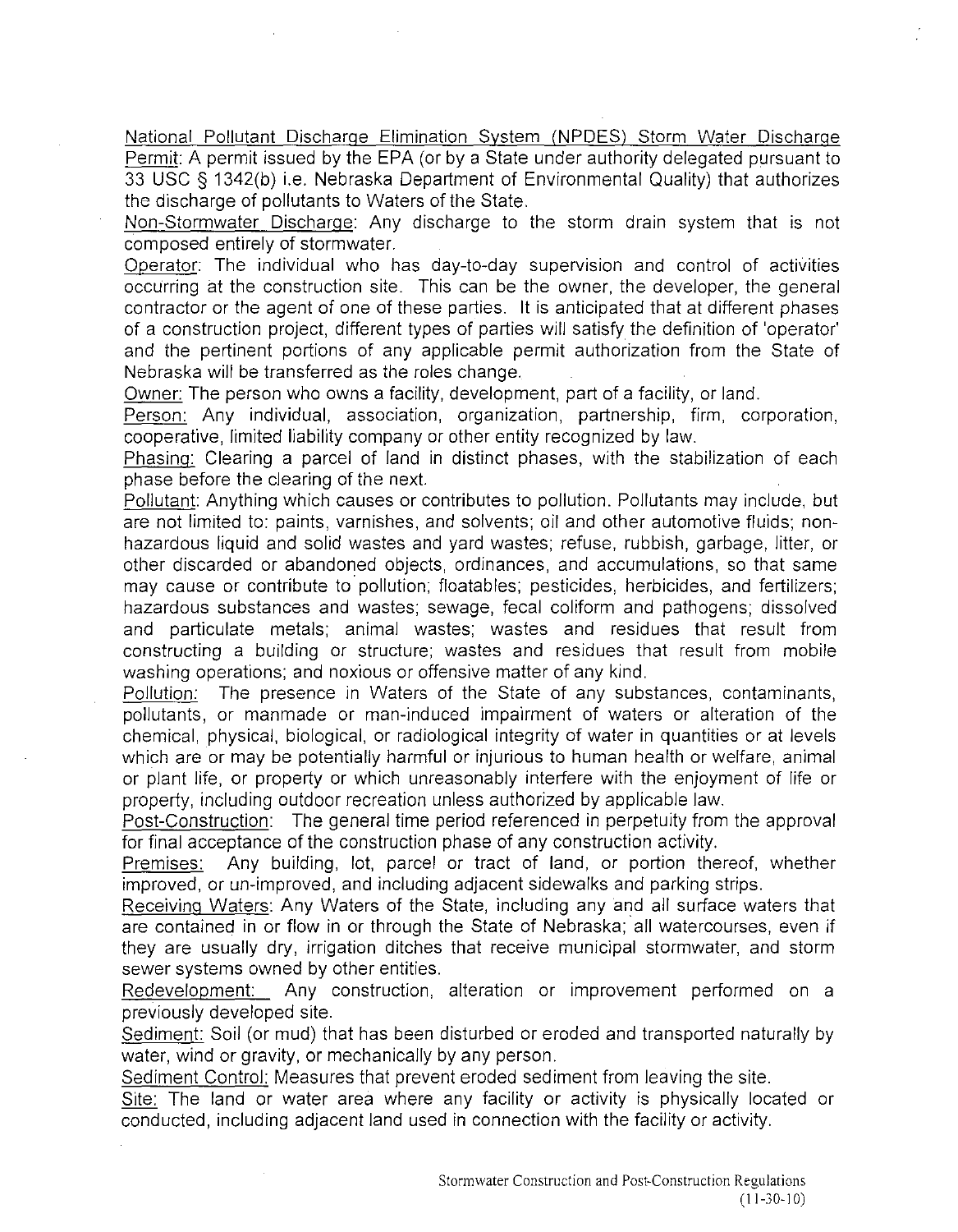Spill: A release of solid or liquid material, which may cause pollution of the MS4 or Waters of the State.

Stabilization: The use of practices that prevent exposed soil from eroding.

Stormwater: Any surface flow, runoff, and drainage consisting entirely of water from any form of natural precipitation and resulting from such precipitation.

Stormwater Pollution Prevention Plan (SWPPP): A document which describes the Best Management Practices and activities to be implemented by a person during the construction activities, which identifies sources of pollution or contamination at a site and the actions to eliminate or reduce pollutant discharges to stormwater, stormwater conveyance systems, and/or receiving waters.

Subdivision Development: Includes activities associated with the platting of any parcel of land into two or more lots and all construction activity taking place thereon.

Utility Agency/Contractor: Private utility companies, public utility departments, or other utility providers contractors working for such private utility companies, or public entity utility departments, or other utility providers engaged in the construction or maintenance of utility lines and services, including water, sanitary sewer, storm sewer, electric, gas, telephone, television and communication services.

Wastewater: Any water or other liquid, other than uncontaminated stormwater, discharged from a facility.

Watercourse: A natural or artificial channel through which water can flow.

Waters of the State: Any and all surface and subsurface waters that are contained in or flow in or through the State of Nebraska. The definition includes all watercourses, even if they are usually dry.

#### **SECTION 3. LIABILITY.**

The standards set forth herein and promulgated pursuant to this Ordinance are minimum standards that shall apply to all construction activities which require an approval according to Section 6 of this Ordinance. Compliance with this Ordinance does not act as a waiver or defense to any person for operating a construction site in a manner that allows or causes stormwater contamination, pollution, or unauthorized discharge of pollutants. The owner and operator of any approved construction activity shall be responsible for ensuring all activity  $-$  including the actions of all contractors, subcontractors, trade professionals, delivery personnel and others present at a construction site – are in compliance with all requirements of this Ordinance. An owner shall be responsible for notifying the City when any transfer of ownership and liability under this Ordinance occurs.

#### **SECTION 4. RESPONSIBILITY FOR ADMINISTRATION.**

The City shall administer, implement, and enforce the provisions of this Ordinance. Any powers granted or duties imposed upon the City may be delegated by the Mayor or City Administration or to persons or entities acting in the beneficial interest of or in the employ of the City.

#### **SECTION 5. SEVERABILITY.**

The provisions of this Ordinance are hereby declared to be severable. If any provision, clause, sentence, or paragraph of this Ordinance or the application thereof to any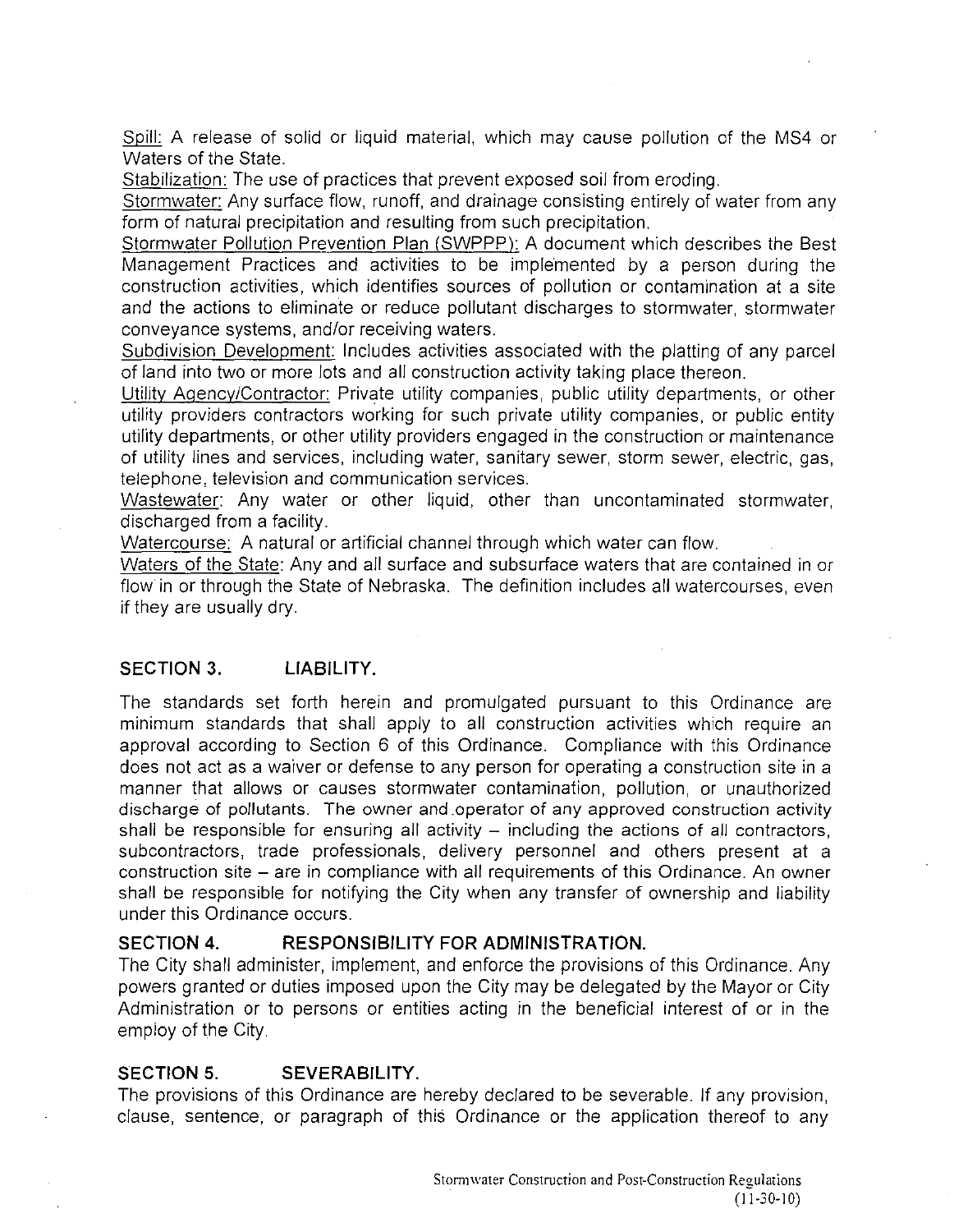person, establishment, or circumstances shall be held invalid, such invalidity shall not affect the other provisions or application of this Ordinance.

## **SECTION 6. APPLICABILITY.**

- 1) **This** Ordinance shall be applicable to all construction activity and land developments requiring -including, but not limited to -site plan applications, subdivision applications, building applications, and right-of-way applications from the City, unless exempt pursuant to Subsection 2 below. These provisions apply to all portions of any common plan of development or sale which would cause the disturbance of at least one acre of soil even though multiple, separate and distinct land development activities may take place at different times on different schedules.
- 2) **The** following activities are exempt from this Ordinance:
	- a. Any emergency activity that is necessary for the immediate protection of human health, property, or natural resources; and
	- b. Construction activity that provides maintenance and repairs performed to maintain the original line and grade, hydraulic capacity, or original purpose of a facility.

### **SECTION 7. PROHIBITIONS.**

- 1) Except as provided in the Illicit Discharge Detection and Elimination Ordinance, it is unlawful for any person to discharge non-stormwater into the MS4.
- 2) It is unlawful for any person or representative at a construction site to cause, or allow to be caused the impact, damage and/or removal of any approved stormwater pollution control measure without the owner's knowledge and consent.
- 3) Stormwater discharges from construction activities shall not cause or threaten to cause pollution, contamination or degradation of Waters of the State.

### **SECTION 8. CONSTRUCTION.**

## **A) GENERAL REQUIREMENTS FOR CONSTRUCTION ACTIVITIES.**

- 1) Except for construction activity relating to the Building Phase of Development, the City shall require proof of coverage by a **NDEQ** general permit authorization for Storm Water Discharges from Construction Sites before providing approval for construction activity covered **in** Section 6 of this Ordinance.
- 2) A pre-construction meeting shall be scheduled with an appointed official with the City to review the installation of all temporary erosion and sediment control BMPs included on the approved erosion and sediment control plan at least two (2) business days before any construction activities are scheduled to start.
- 3) Solid waste, industrial waste, yard waste and any other pollutants or waste on any construction site shall be controlled through the use of BMPs. Waste or recycling containers shall be provided and maintained by the owner or contractor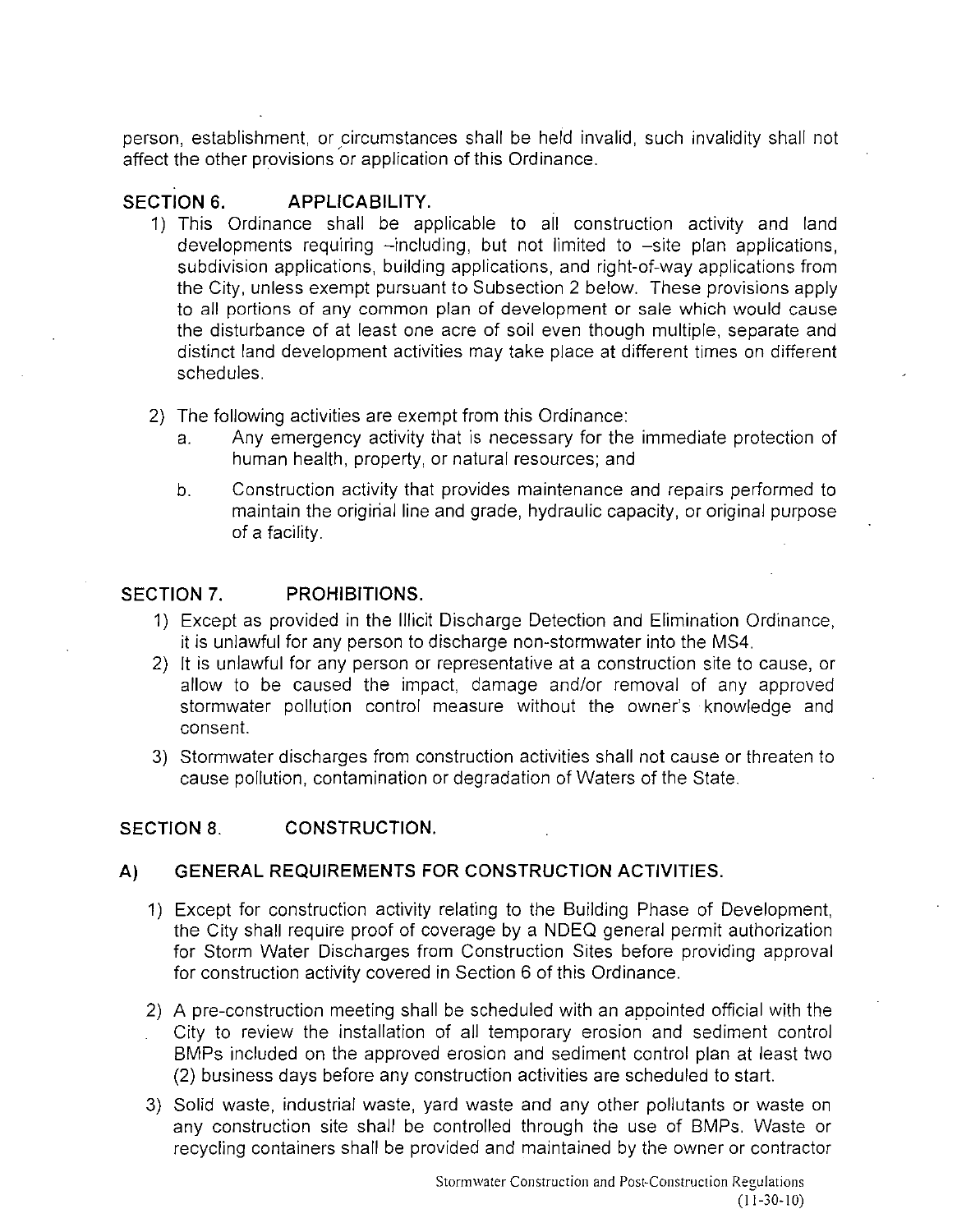on construction sites where there is the potential for release of waste. Uncontained waste that may blow, wash or otherwise be released from the site is prohibited. Sanitary waste facilities shall be provided and maintained in a secured manner.

- 4) Ready-mixed concrete, or any materials resulting from the cleaning of vehicles or equipment containing such materials or used in transporting or applying readymixed concrete, shall not be allowed to discharge from any construction site.
- 5) Cover or perimeter control shall be applied within 14 days to any soil stockpiles that will remain undisturbed for longer than 30 calendar days.
- 6) Disturbed soil shall be managed with BMPs that are adequately designed, installed, and maintained according to locally-approved technical standards, specifications and guidance for the duration of the construction activity to minimize erosion and contain sediment within the construction limits.
- 7) Sediment. tracked or discharged onto public right-of-way shall be removed immediately.
- 8) Bulk storage structures for petroleum products and other chemicals shall have adequate protection to contain all spills and prevent any spilled material from entering the MS4 or Waters of the State.
- 9) Temporary BMPs shall be removed and disturbed areas shall be stabilized with permanent BMPs at the conclusion of all approved construction activity.

## **B) REQUIREMENTS FOR THE BUILDING PHASE OF DEVELOPMENT.**

Any person who engages in construction activity is responsible for compliance with this Ordinance and all applicable terms and conditions of the approved construction activity and SWPPP as it relates to the building phase of development. The following information shall be included with the application for a building permit and be submitted to the Chief Building Official:

- 1) Either the legal description and NPDES permit number for the Larger Common Plan of Development; OR
- 2) The location of the property where the building phase of development is to occur; AND '
- 3) A certification that the building phase of development for the property described on the application for a building permit will be conducted in conformance with Ordinance XX and the Construction Activity SWPPP.

### **C) CONSTRUCTION STORMWATER POLLUTION PREVENTION PLAN.**

1) A SWPPP shall be prepared and updated in accordance with locally-approved technical standards, specification, and guidance for construction activity within the City and shall include an erosion and sediment control plan for land disturbance.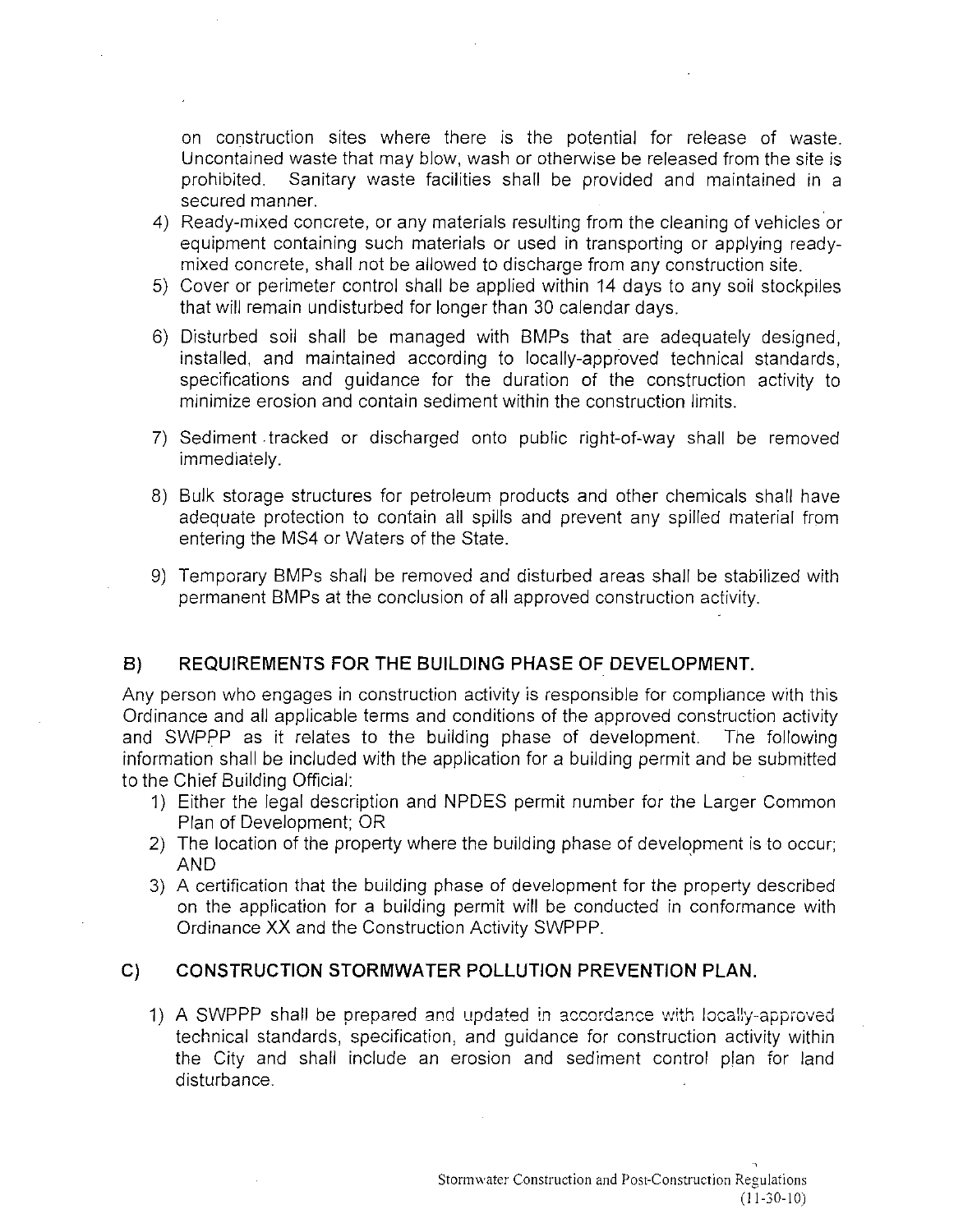- 2) The SWPPP shall include a description of all potential pollution sources, temporary and permanent BMPs that will be implemented at the site as approved by the City.
- 3) The erosion and sediment control plan shall be submitted to the City for review with any application covered in Section 6 of this Ordinance.
- 4) Land disturbing activities may not proceed until approval of the erosion and sediment control plan is provided by the City.
- 5) The owner or operator is required to have a copy of the SWPPP readily available for review with content that reflects the current condition of the construction activity and all records that demonstrate compliance and are required by this Ordinance.
- 6) The SWPPP shall include a description of routine site inspections.
	- a. The owner or their representative shall inspect all BMPs at intervals of no greater than 14 calendar days and within 24-hours after any precipitation event of at least one half inch.
	- b. Inspections of BMPs shall be conducted by an individual who person knowledgeable in the principles and practice of erosion and sediment controls who possesses the skills to assess conditions at the construction site that could impact stormwater quality and to assess the effectiveness of any erosion and sediment control measures selected to control the quality of stormwater discharges from the construction activity.
	- c. Inspection reports shall provide the name and qualification of the inspector, date of the evaluation, risks to stormwater quality identified, and all corrective actions necessary to prevent stormwater pollution.
	- d. The owner or operator of a construction activity may be requested to submit copies of inspection reports for review on a periodic basis by the City.
- 7) Based on inspections performed by the owner, operator, authorized City personnel, State or Federal regulators modifications to the SWPPP will be necessary if at any time the specified BMPs do not meet the objectives of this Ordinance. In this case, the owner shall meet with an appointed official of the City to determine the appropriate modifications. All required modifications shall be completed within seven (7) calendar days of receiving notice of inspection findings, and shall be recorded in the SWPPP.
- 8) The owner or operator of a construction site shall be responsible for amending the SWPPP whenever there is a significant change in design, construction, operation, or maintenance, which has a significant effect on the potential for discharge of pollutants to the MS4 or receiving waters, or if the SWPPP proves to be ineffective in achieving the general objectives of controlling pollutants in stormwater discharges associated with land disturbance.
- 9) Records of inspection are to be maintained with the SWPPP for the life of the project. Inspection records are to be available to City inspectors upon request. Delay in providing a copy of the SWPPP or any requested records shall constitute a violation of this Ordinance.

### **DJ REQUIREMENTS FOR UTILITY CONSTRUCTION.**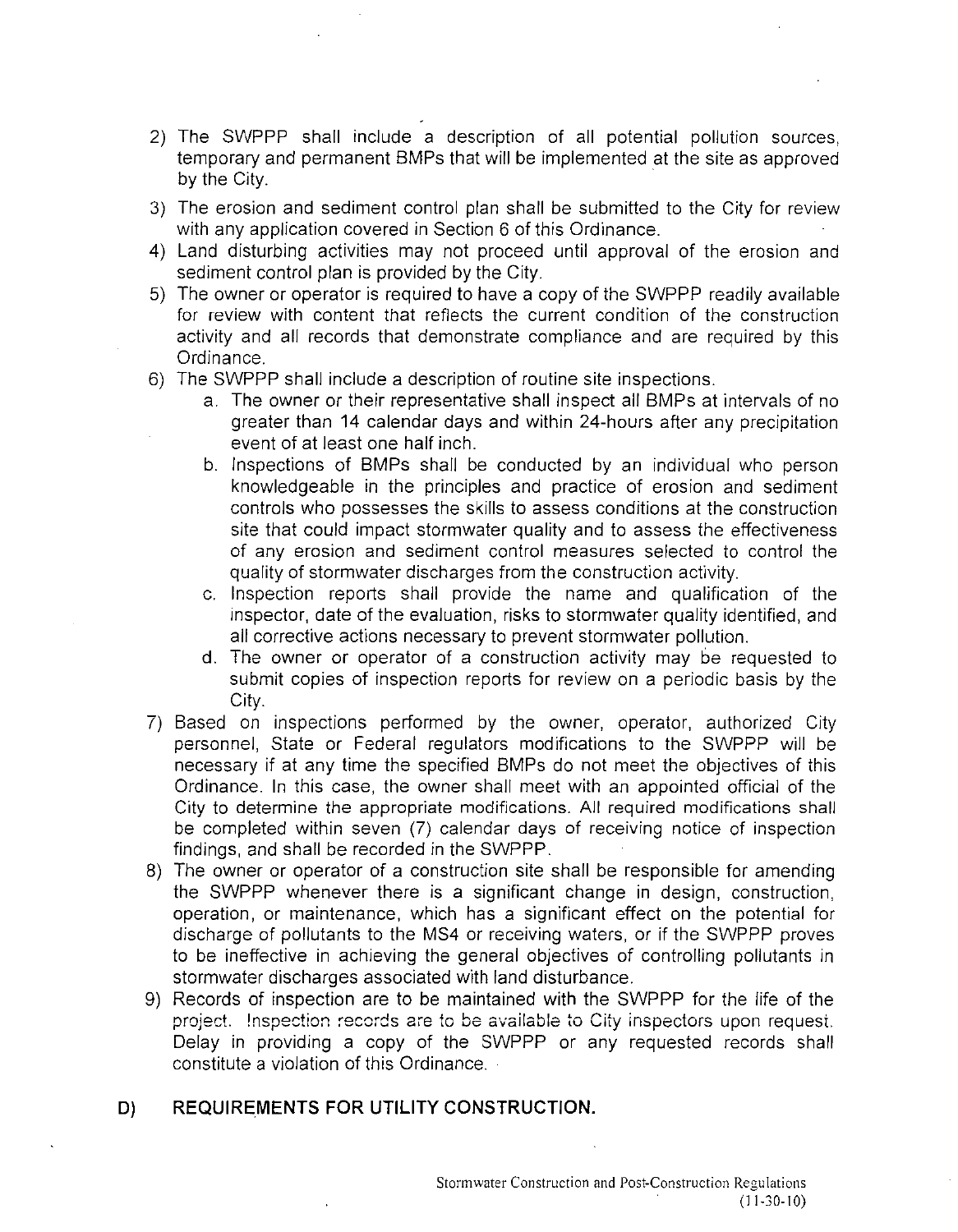- 1) Utility agencies or their representatives shall develop and implement BMPs to prevent the discharge of pollutants on any site of utility construction within the City. The City may require additional BMPs on utility construction activity. If the utility construction disturbs greater than 1 acre, the utility agency must comply with the requirements of Section 8 A & B of this Ordinance.
- 2) Utility agencies or their representatives shall implement BMPs to prevent the release of sediment from utility construction sites. Disturbed areas shall be minimized, disturbed soil shall be managed and construction site exits shall be managed to prevent sediment tracking. Sediment tracked onto public right-ofway shall be removed immediately.
- 3) Prior to entering a construction site or subdivision development, utility agencies or their representatives shall obtain and comply with any approved erosion and sediment control plans for the project. Any impact to construction and postconstruction BMP's resulting from utility construction shall be repaired by the utility company within 48-hours.

### **SECTION 9. POST-CONSTRUCTION.**

### **A) POST-CONSTRUCTION REQUIREMENT OF PERMANENT** BMPs.

- 1) Land development that meets the requirements of Section 6 must address stormwater runoff quality through the use of permanent BMPs. Permanent BMPs shall be provided for in the drainage plan for any subdivision plat, annexation plat, development agreement, subdivision agreement or other local development plan.
- 2) Structural BMPs located on private property shall be owned and operated by the owner(s) of the property on which the BMP is located; unless the City agrees in writing that a person or entity other than the owner shall own or operate said BMP. As a condition of approval of the BMP, the owner shall also agree to maintain the BMP in perpetuity to its design capacity unless, or until, the City shall relieve the property owner of that responsibility in writing. The obligation to maintain the BMP shall be memorialized on the subdivision plat, annexation plat, development agreement, subdivision agreement or other form acceptable to the City and shall be recorded with the City Public Works Department.

### **B) CERTIFICATION OF PERMANENT BMP'S**

Upon completion of a project, and before a certificate of occupancy shall be granted, the City shall be provided a written certification stating that the completed project is in compliance with the approved Final Stormwater Plan. All applicants are required to submit "as built" plans for any permanent BMPs once final construction is completed and must be certified by a professional engineer licensed in the State of Nebraska. A final inspection by the City of all Post-construction BMPs shall be required before a Certificate of Occupancy will be issued or any public infrastructure is accepted.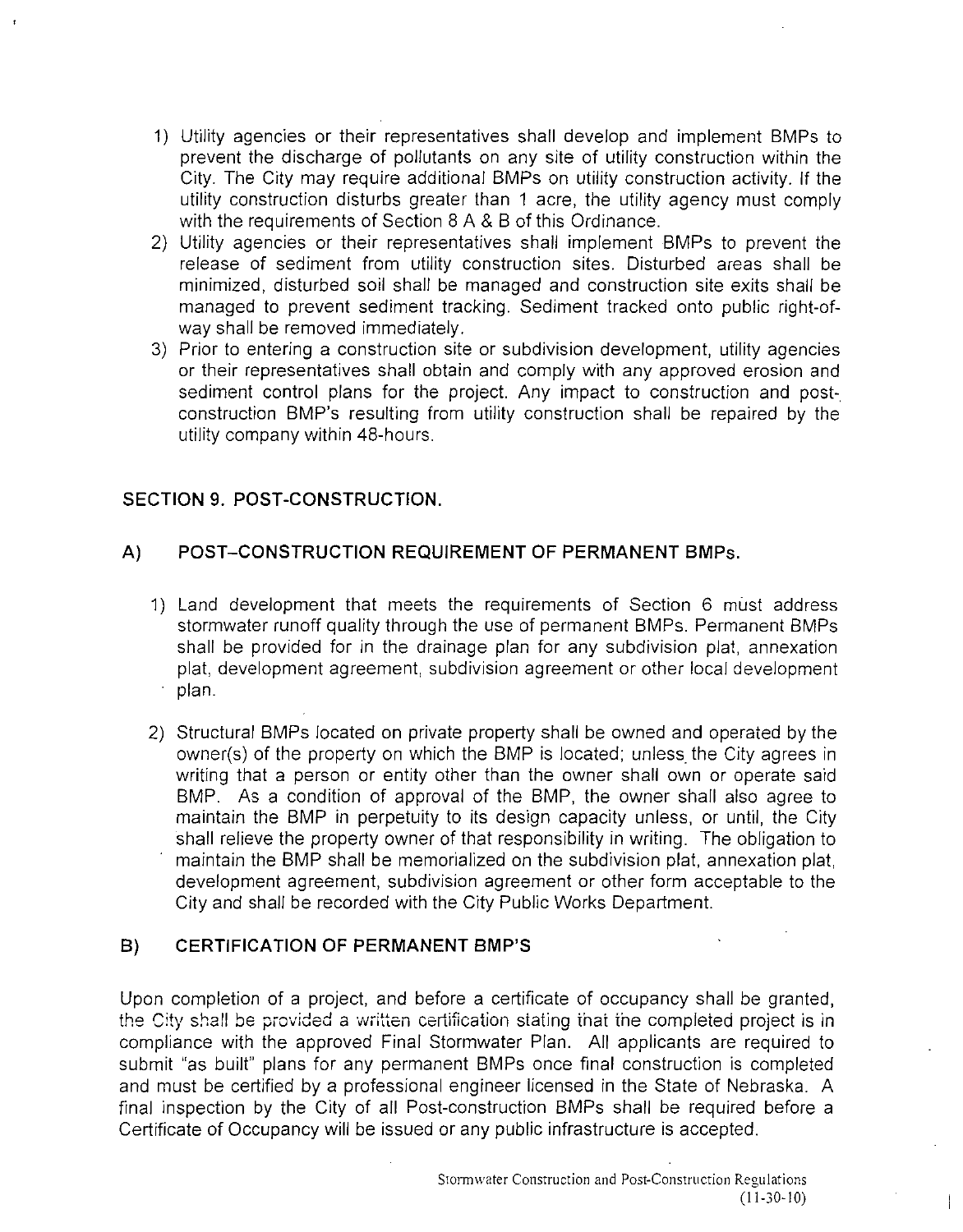### **C) ONGOING INSPECTION AND MAINTENANCE OF PERMANENT BMPS.**

- 1) **The** owner of site must, unless an on-site stormwater management facility or practice is dedicated to and accepted by the City, execute an inspection and maintenance agreement, that shall be binding on all subsequent owners of the permanent BMPs.
- 2) Permanent BMPs included in a Final Stormwater Plan which are subject to an inspection and maintenance agreement must undergo ongoing inspections to document maintenance and repair needs and to ensure compliance with the requirements of the agreement, the plan and this Ordinance.

### **SECTION 10. TECHNICAL STANDARDS, SPECIFICATIONS, AND GUIDANCE.**

All BMPs designed to meet the requirements of this Ordinance shall reference the appropriate technical standards, specifications and guidance as follows:

- 1) City Standards and Specifications for Construction;
- 2) Nebraska Department of Roads Drainage Design and Erosion Control Standards, Specifications and Guidance;
- 3) Any other alternative methodology approved by the City Engineering Department, which is demonstrated to be effective.

### **SECTION 11. SUBMISSIONS FROM THE GENERAL PUBLIC.**

**The** City will consider information from the public as it pertains to the implementation and enforcement of this Ordinance.

## **SECTION 12. AUTHORIZATION OF ENFORCEMENT PERSONNEL.**

**The** City shall designate appointed personnel with authority to conduct inspections, issue notices of violations and implement other enforcement actions under this Ordinance as provided by the City.

### **SECTION 13. RIGHT OF ENTRY AND SAMPLING.**

Whenever the City has cause to believe that there exists, or potentially exists, in or upon any premises any condition which constitutes a violation of this Ordinance, the ·owner or operator shall provide access to the premises at any reasonable time to determine if there exists an actual or potential violation requirements of this Ordinance. In the event that the owner or occupant refuses entry after a request to enter has been made, the City is hereby empowered to seek assistance from a court of competent jurisdiction in obtaining such entry.

**The** City shall have the right to employ such devices and undertake such an inspection, on or off premises, as are necessary, to determine whether the requirements of this Ordinance are met. **The** inspection may include, but is not limited to, the following: sampling of any discharge and/or process waters, the taking of photographs, interviewing staff on alleged violations, and access to any and all facilities or areas within the premises that may have any effect on the discharge.

### SECTION 14. VIOLATIONS, ENFORCEMENT AND PENALTIES.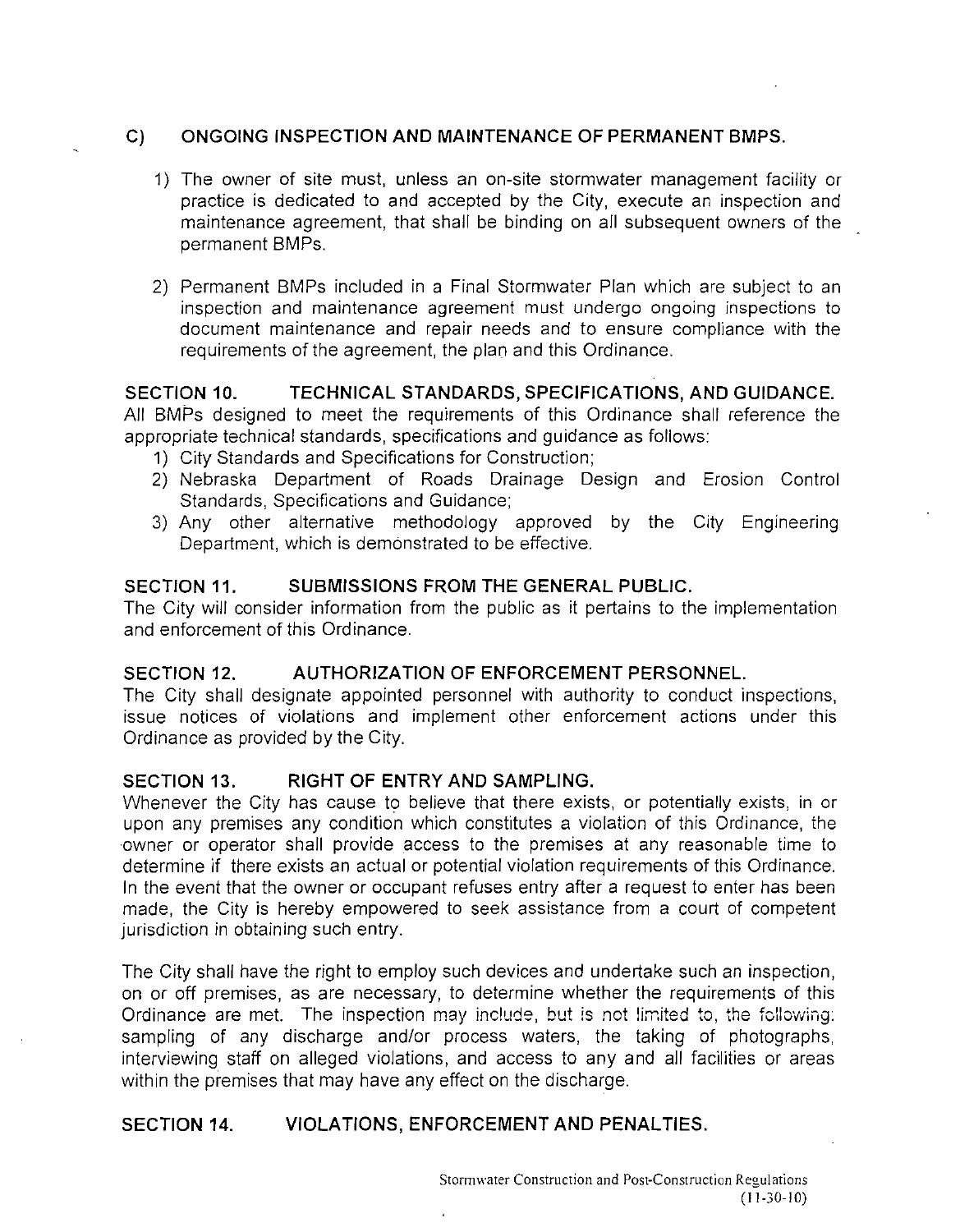It shall be unlawful for any person to violate any provision or fail to comply with any of the requirements of this Ordinance. Any person who violates any of the provisions of this Ordinance, shall be subject to one or more of the enforcement actions outlined in this Section. Any violation or threatened violation may be restrained by injunction or otherwise abated in a manner provided by law.

In the event the violation constitutes an immediate danger to public health or public safety, the City representative is authorized to enter upon the subject private property, without giving prior notice, to take any and all measures necessary to abate the violation and/or restore the property. The City is authorized to seek costs of abatement as outlined in Section 14 F.

### A. Compliance Directive.

In addition to any other remedy available to the City, City inspectors may issue compliance directives at the time of inspection to require a person to implement actions that will correct any violation of this Ordinance.

### B. Notice of Violation.

Whenever the City finds that a person has violated a prohibition or failed to meet a requirement of this Ordinance, the authorized enforcement agency may order compliance by written notice of violation to the responsible person. Such notice may require without limitation:

- (a) The performance of monitoring, analyses, and reporting;
- (b) The elimination of illicit connections or discharges;
- (c) That violating discharges, practices, or operations shall cease and desist;
- (d) The abatement or remediation of stormwater pollution or contamination hazards and the restoration of any affected property; and
- (e) Payment of a fine to cover administrative and remediation costs; and
- (f) The implementation of source control or treatment BMPs.

If abatement of a violation or the restoration of affected property is required, the notice shall set forth a deadline within which such remediation or restoration must be completed. Said notice shall further advise that, should the violator fail to complete the remediation or restoration within the established deadline, the work may be done by the authorized enforcement agency or its designee and the expense thereof shall be charged to the violator.

## C. Appeal of Notice of Violation.

Any person receiving a Notice of Violation may appeal the determination of the authorized enforcement agency. The notice of appeal must be received within 10 days from' the date of the Notice of Violation. Hearing on the appeal before the appropriate authority or its designee shall take place within 15 days from the date of receipt of the notice of appeal. The decision of the municipal authority or their designee shall be final.

## D. Enforcement Measures after Appeal.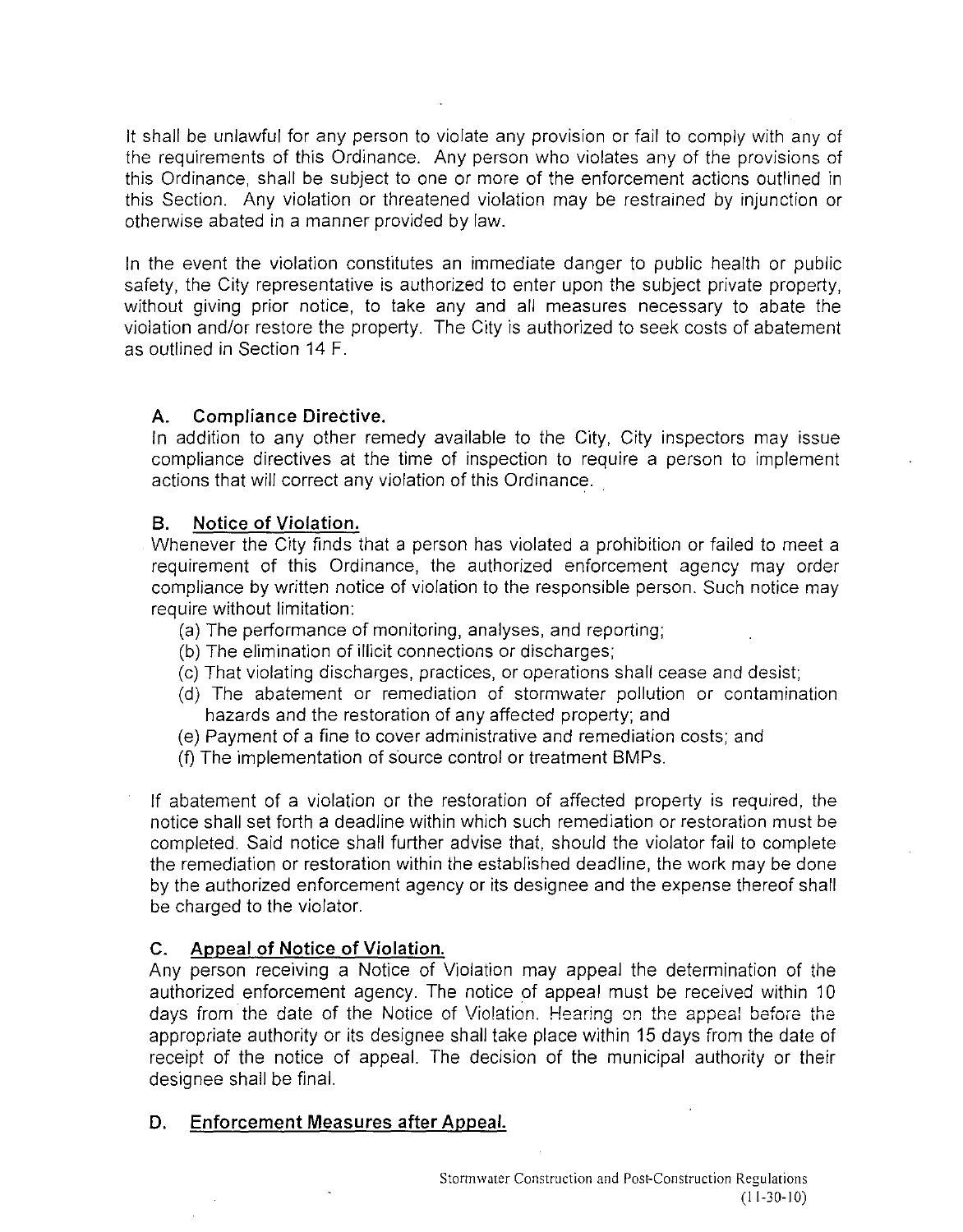If the violation has not been corrected pursuant to the requirements set forth in the Notice of Violation, or, in the event of an appeal, within 10 days of the decision of the municipal authority upholding the decision of the authorized enforcement agency, then representatives of the authorized enforcement agency and its designees are authorized to enter upon the subject private property and are authorized to take any and all measures necessary to abate the violation and/or restore the property. It shall be unlawful for any person, owner, agent or person in possession of any premises to refuse to allow the City or designated agent to enter upon the premises for the purposes set forth above...

#### E. Stop work order.

Whenever the City determines that any activity is occurring which is not in compliance with the requirements of this Ordinance, the City may order such activity stopped upon service of written notice upon the owner and/or operator responsible for or conducting such activity. Such owner and/or operator shall immediately stop all activity until authorized in writing by the City to proceed. If the appropriate owner and/or operator cannot be located, the notice to stop shall be posted in a conspicuous place upon the area where the activity is occurring. The notice shall state the nature of the violation. The notice shall not be removed until the violation has been cured or authorization to remove the notice has been issued by the City. It shall be unlawful for any owner and/or operator to fail to comply with a stop work order.

#### F. Cost of Abatement of the Violation.

If the authorized enforcement agency abates a violation, then within 10 days after abatement of the violation, the owner of the property will be notified of the cost of abatement, including administrative costs. Such notice shall be given by personal delivery or by mail to the last known address of the owner as shown in the records of the County Assessor. Such notice shall be effective upon the date of mailing or personal delivery. The property owner may file a written protest objecting to the amount of the assessment within 10 days of the effective date of the notice. If no protest is filed, then the charges shall become due and payable on the date set forth in the notice, which date shall be after the expiration 'of the time in which to file an appeal, and such charges shall become a special assessment against the property and shall constitute a lien on the property for the amount of the assessment. In the event a protest is filed, a hearing on such protest shall be held before the appropriate authority or its designee within 15 days from the date of receipt of the written protest. If any charges are upheld upon completion of such hearing, then such charges shall become due and payable 10 days after the issuance of the order upon such protest and if not timely paid, such charges shall become a special assessment against the property and shall constitute a lien on the property for the amount of the assessment. Such charges may also be recovered in a civil action against the owner or other person in control of the premises for which such charges were incurred, and any person violating any of the provisions of this Ordinance shall be liable to the City for all costs, fees, charges a'nd expenses, including but not limited to administrative costs and legal fees and costs, by reason of such violation.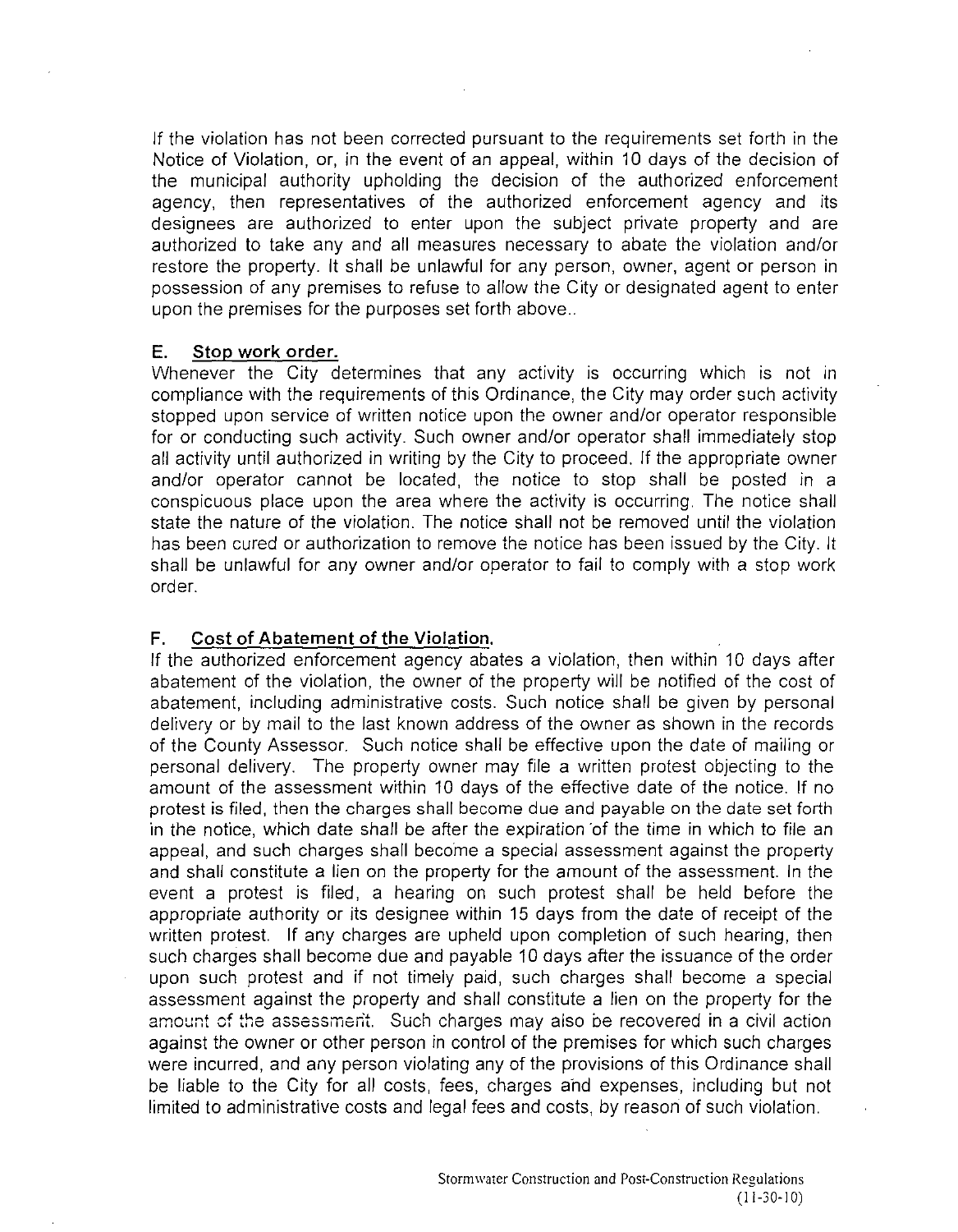### **G. Civil Penalties.**

**In** the event the alleged violator fails to take the remedial measures set forth in the notice of violation or otherwise fails to cure the violations described therein within 10 days after the City has taken the actions described above, the City may impose a penalty not to exceed \$1,000 (depending on the severity of the violation) for each day the violation remains unremedied after the receipt of the notice of violation.

### **H. Criminal Penalties; Enforcement Costs.**

Any person who violates any provision of this Ordinance shall be liable to criminal prosecution to the fullest extent of the law, and shall be subject to a criminal penalty of up to \$1,000 dollars per violation per day and/or imprisonment for a period of time not to exceed one year.

The City may recover all attorneys' fees court costs and other expenses associated with enforcement of this Ordinance, including sampling and monitoring expenses.

### **I. Injunctive Relief.**

The authorized enforcement agency may petition for a preliminary or permanent injunction restraining any person from undertaking any activities which would result in a violation or continued violation of this Ordinance, and may seek mandatory injunctive relief compelling the person to perform abatement or remediation of any violation of this Ordinance.

### **J. Violations Deemed a Public Nuisance.**

In addition to the enforcement processes and penalties provided herein, any condition caused or permitted to exist in violation of any of the provisions of this Ordinance is a threat to public health, safety, and welfare, and is declared and deemed a nuisance, and may be summarily abated or restored at the violator's expense, or may be subject of a civil action to abate, enjoin, or otherwise compel the cessation of such nuisance.

#### **K. Remedies Not Exclusive.**

Except as expressly provided above, the remedies in this Section are cumulative and the exercise of any one or more remedies shall not prejudice any other remedies that may otherwise be pursued for a violation of this Ordinance. The remedies listed in this Ordinance are not exclusive of any other remedies available under any applicable federal, state or local law and it is within the discretion of the authorized enforcement agency to seek cumulative remedies.

### **SECTION 15. ACTION WITHOUT PRIOR NOTICE.**

Any person who violates a prohibition or fails to meet a requirement of this Ordinance will be subject, without prior notice, to one or more of the enforcement actions identified Section 14, when attempts to contact the person have failed and the enforcement actions are necessary to stop an actual or potential discharge which presents or may present imminent danger to the environment, or to the health or welfare of persons, or to the MS4.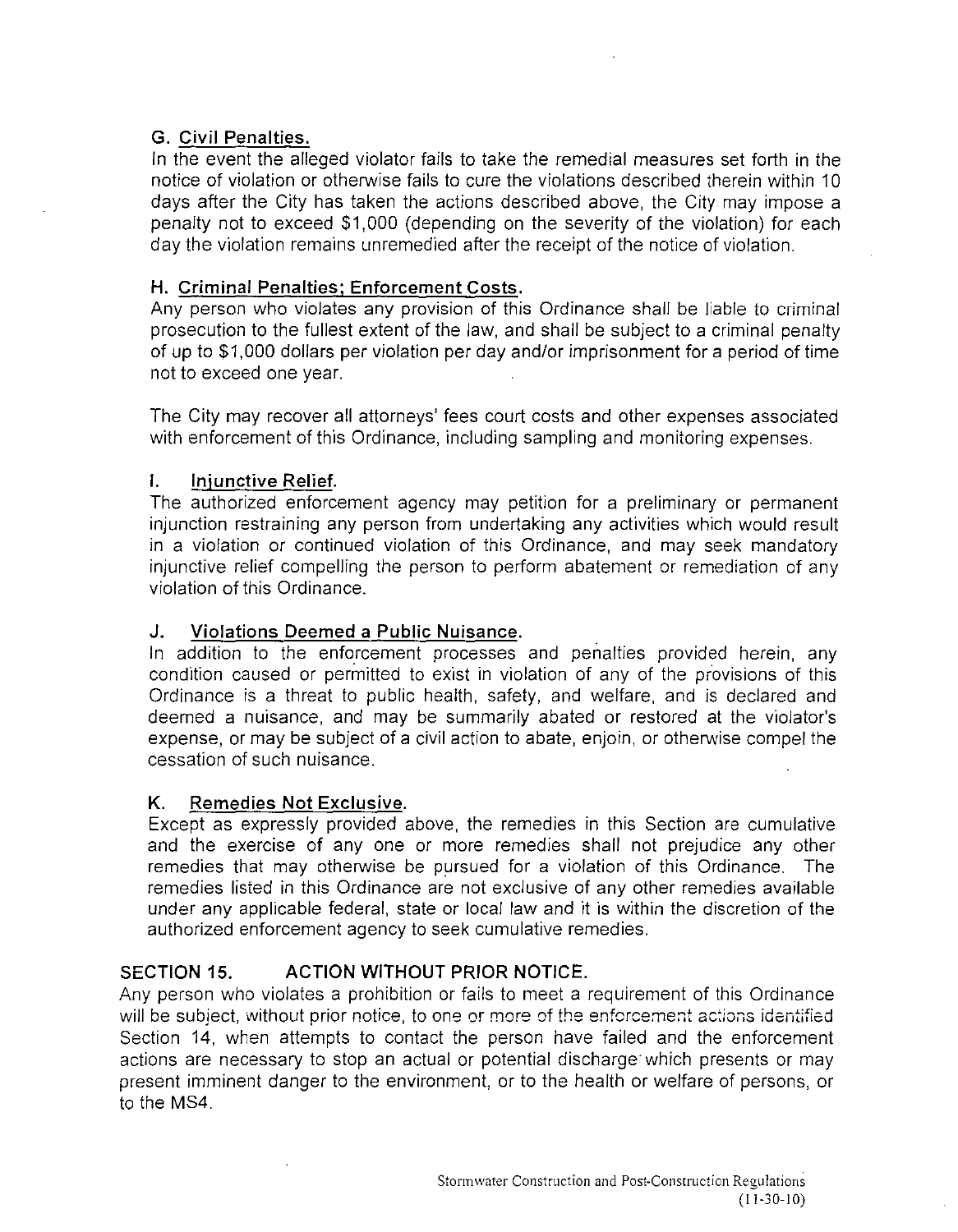### **SECTION 16. OTHER LEGAL ACTION.**

Notwithstanding any other remedies or procedures available to the City, if any person discharges into the MS4 in a manner that is contrary to the provisions of this Ordinance, the City Attorney may commence an action for appropriate legal and equitable relief including damages and costs in the County Court. The City Attorney may seek a preliminary or permanent injunction or both which restrains or compels the activities on the part of the discharger.

#### **SECTION 17. REPEAL**

Any other ordinances, parts of ordinances, or resolutions of the City of Fremont in conflict herewith are hereby repealed.

#### **SECTION 18. PAMPHLET FORM**

This Ordinance shall be published in pamphlet form.

### **SECTION 19. EFFECTIVE DATE.**

This ordinance shall take effect and be in force from and after its passage, approval, and publication as required by law.

PASSED AND APPROVED THIS 28th DAY OF \_ DECEMBER ..., 2010

Scott Getzschman, Mayor

ATTEST: Ollo Kimberly Volk, MMZ City Clerk